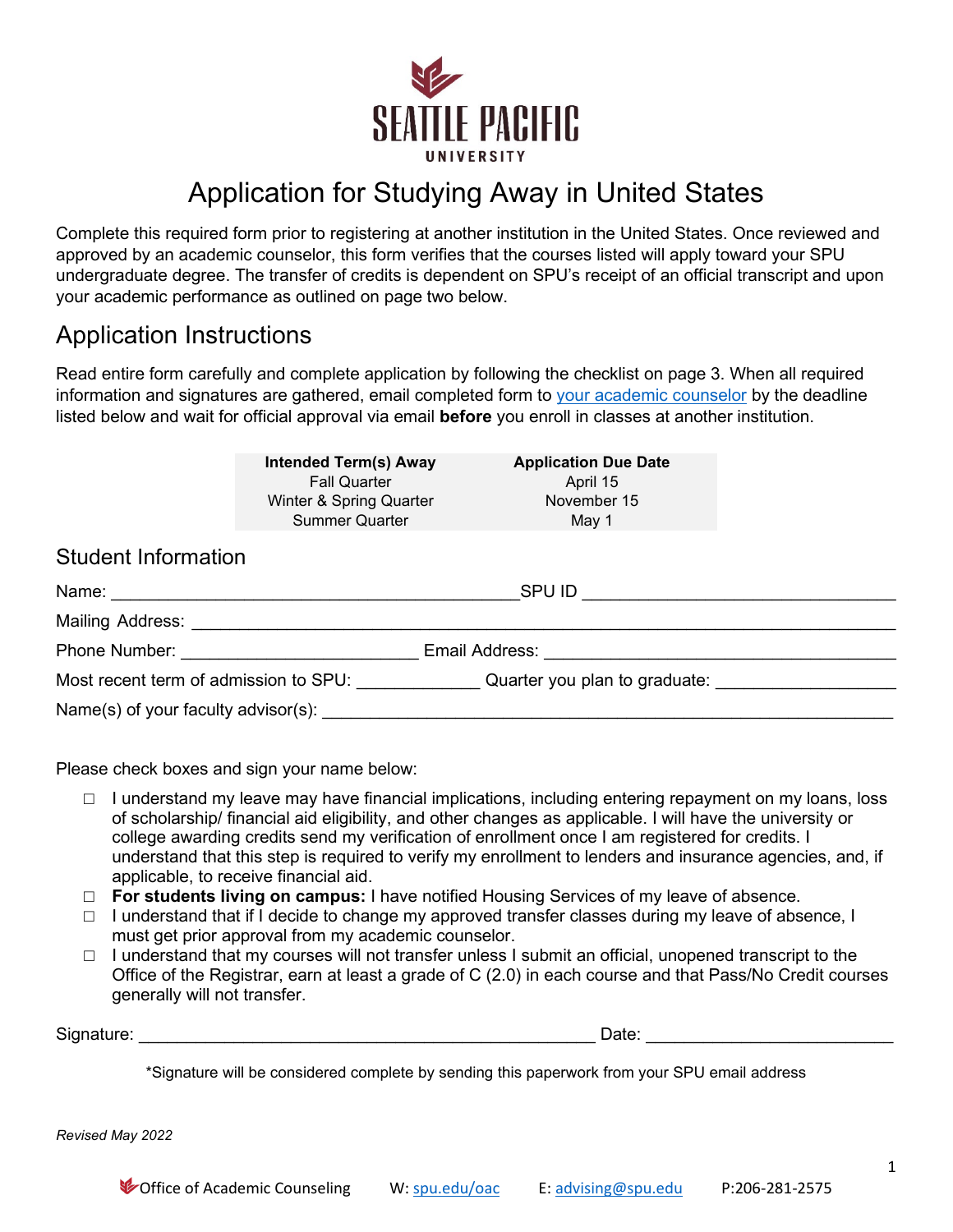## Application for Studying Away in United States

What is the name of the school through which you will study?

Which quarter(s) will you study away? \_\_\_\_\_\_\_\_\_\_\_\_Which quarter will you return to SPU?

Do you plan to take classes at SPU and another institution at the same time? Yes No

**Required Class Information:** In the table below, list the possible classes that you will be taking while at the institution above. For any course *not* listed in the [Transfer Equivalency Guide,](https://spu.edu/administration/office-of-the-registrar/transfer-equivalency-guide) you must attach a course description for each class or include URLs where each course description is listed.

| To be Completed by Student: | To be Completed by Faculty Advisor/Academic Counselor: |
|-----------------------------|--------------------------------------------------------|
|                             |                                                        |

| Subject & Number<br>(Ex: BIO 200) | Title | Credits | <b>SPU Equivalent</b> | Credits |
|-----------------------------------|-------|---------|-----------------------|---------|
|                                   |       |         |                       |         |
|                                   |       |         |                       |         |
|                                   |       |         |                       |         |
|                                   |       |         |                       |         |
|                                   |       |         |                       |         |
|                                   |       |         |                       |         |
|                                   |       |         |                       |         |

#### **Signature(s) to indicate transferability of the courses above:**

| <b>Faculty Advisor Signature</b> |                                                                                     | Date: |  |
|----------------------------------|-------------------------------------------------------------------------------------|-------|--|
|                                  | (Email or signature accepted to confirm transferability of courses to major/minor.) |       |  |
| Academic Counselor:              | Final approval provided via email                                                   |       |  |

### Next Steps & Important Transfer Policies

Once this form has been reviewed by your academic counselor, they will send a formal approval email to you, your faculty advisor, and your SFS counselor indicating how transfer courses are approved. Transfer of all courses are subject to relevant policies in the University Catalog including, but not limited to, the following:

- It is the student's responsibility to have verification of enrollment submitted to SPU 15 days before the beginning of the term away and to have an official transcript submitted to SPU upon completion of each term.
- Courses will not transfer unless an average grade of C (2.0 on a 4-point scale) is earned in each course.
- Pass/No Credit courses will not transfer unless prior approval is granted.
- The final evaluation and transfer of credits will be based upon the official academic credentials received.
- Credits in excess of 20 quarter credits in any one term will not be transferred, unless the credits are earned through a semester-based program and prior approval is granted for excess credits.
- A student admitted after spring 2013 may earn no more than 20 quarter credits, combined, from institutions other than SPU once matriculated at Seattle Pacific University, except through pre-approved study abroad experiences.
- The level at which a course transfers (i.e., lower-division or upper-division) is dependent on the number assigned to the course at the institution providing the transcript, regardless of the level of similar classes at SPU.
- Any changes to potential transfer classes during a leave of absence must be approved by an academic counselor.

Note: Approval of this application does not excuse a student from University or Department residency requirements (e.g., a minimum of 45 credits toward the degree completed through SPU, at least 15 upper-division credits in the major completed through SPU, at least 10 upper-division credits for a minor completed through SPU).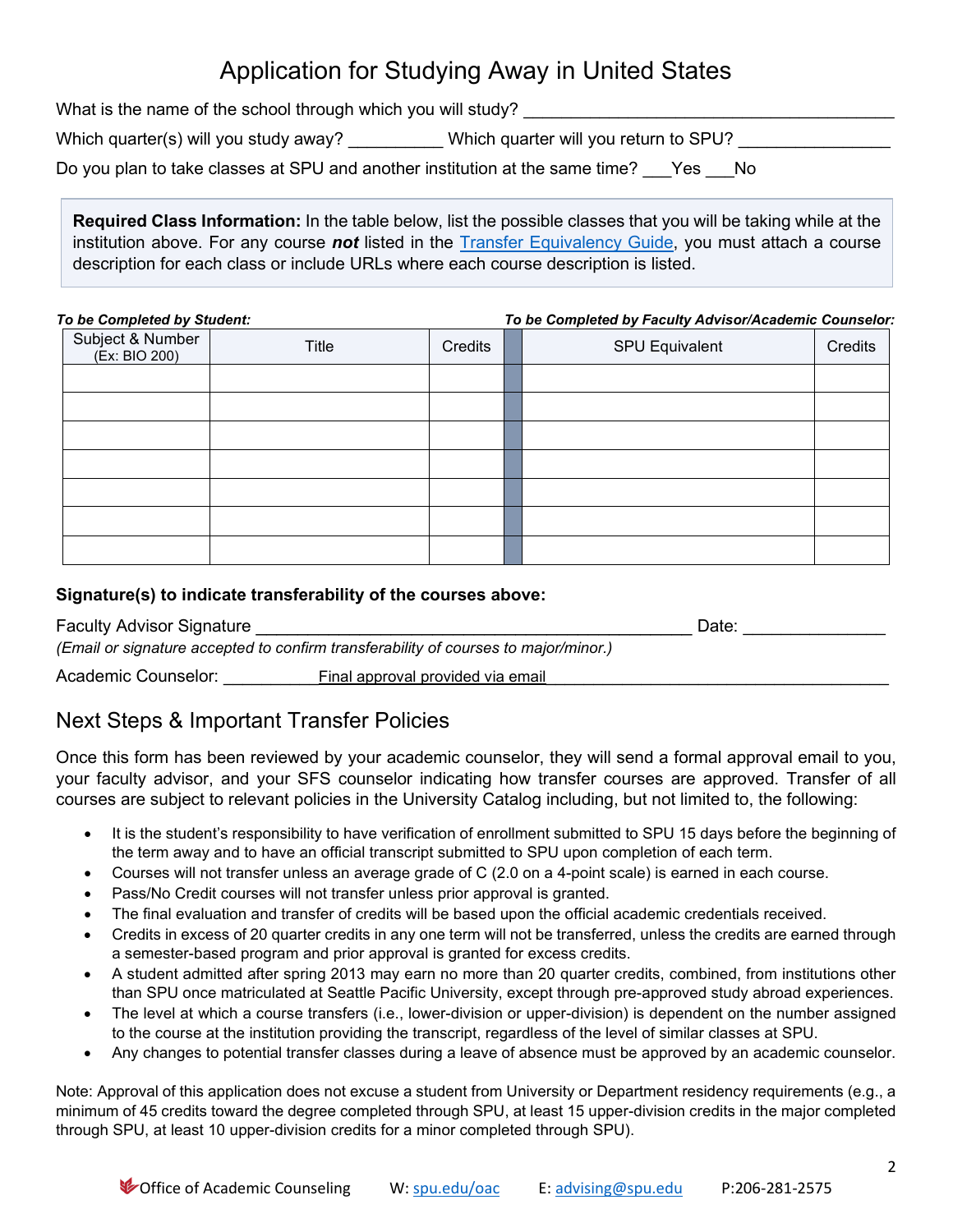## Checklist for Study Away Application

Please follow the steps outlined below carefully to ensure that you have successfully completed the application process and that courses you take elsewhere transfer back as you plan.

- $\Box$  Read through this entire form.
- $\Box$  Complete all of the check-boxes, signatures, and initials that are required.
- $\Box$  Contact [Student Financial Services](https://spu.edu/student-financial-services/contact) to check how studying away will affect your financial aid.
- □ If you plan to have any transfer courses count toward your major/minor, contact [your faculty](https://spu.edu/administration/academic-counseling/advising/your-faculty-advisor) [advisor](https://spu.edu/administration/academic-counseling/advising/your-faculty-advisor) to discuss your plan.
- $\Box$  Review this form with them and they will help you complete page two determining how the major/minor-related courses will apply to your major/minor. Ask them to either sign form or email their approval along with form to your academic counselor.
- $\Box$  If you have questions for your academic counselor related to your classes, you may email your counselor or schedule an appointment through their website: spu.edu/oac
- □ When application is completed, email this form to [your academic counselor.](https://spu.edu/administration/academic-counseling/advising/counselors) Wait until they provide official approval via email before registering for classes elsewhere.
- □ If you plan to live on campus upon your return to SPU, you must notify Housing Services (housing@spu.edu) of your absence and planned return.
- □ Once you register for approved classes at the other institution, please ask the college or university to send verification of your enrollment to the **Office of the Registrar** at SPU (address included below). Acceptable verification of enrollment can include the following formats:
	- $\circ$  An enrollment verification/letter listing both courses and credits from an official in the Registrar's Office at the other institution
	- $\circ$  An unofficial transcript from the college or university showing your enrollment in courses
	- $\circ$  A screenshot of the class schedule with course names and credits from the college or university's official student information system (e.g. Banner). The screenshot must clearly show the URL (web address). have that institution send SPU verification of your enrollment via mail, fax, or as a scanned email attachment
- $\Box$  Successfully complete all courses with grades of C (2.0) or better.
- $\Box$  Once all transfer courses are complete, request that the institution send your official transcript to the Office of the Registrar at SPU:

**Office of the Registrar**  Seattle Pacific University 3307 Third Ave. W, Suite 113 Seattle, WA 98119-1922 registrar@spu.edu